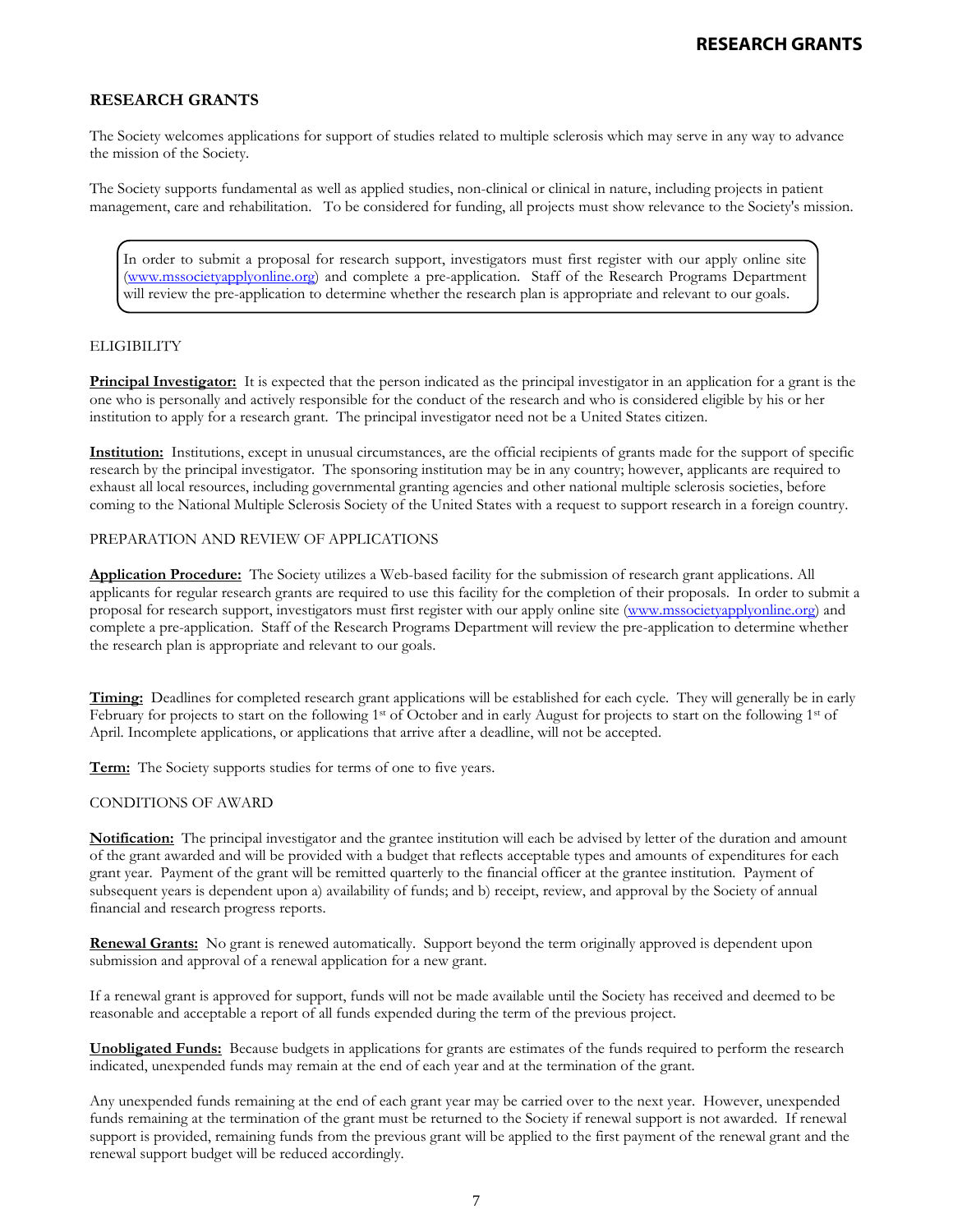# RESEARCH GRANTS

**Extension of Term:** An extension of the term of a grant without additional funds may be approved when requested and justified in writing. Extensions of term will be for either 6 or 12 months, and, except for unusual circumstances, only one extension will be given for any grant. A request for an extension must include: (1) the amount of money to be carried into the extension period; (2) a statement of why the funds were not used in the original grant period; (3) a statement of how the funds will be used during the extension; and (4) a report of the research progress and budget for the previous year, on forms provided by the Society. A request for an extension must be made at least 90 days before the termination date of a grant.

**Supplemental Funds:** During the term of a grant, supplemental funds may be requested. Such requests must be justified in writing. Depending on the size of the supplement, peer review of the request may be required.

**Transfer of a Grant:** The Society retains the right to transfer a grant from one institution to another, along with the transfer of the principal investigator, upon the principal investigator's written request. For the approval of such a transfer, the Society requires a new application face sheet and budget request from, and must be signed by the new institution. For research involving human subjects and/or animals, written approval from the new institution's Institutional Review Board and/or the Animal Care and Use Committee must be received prior to initiation of payment. In addition, the original institution must submit an acceptable report of expenditures and return all unexpended funds to the Society before a final transfer can be made. No interruption of financial support should be involved if the request to transfer the grant is received by the Society at least 90 days prior to the anticipated date of transfer and the financial report is submitted from the old institution prior to the transfer date. Transfer of equipment, purchased with the grant, is encouraged, consistent with institutional policy.

**Change of Principal Investigator:** In most cases, a grant terminates when the principal investigator becomes unable to continue supervision of the research. However, within 30 days after such an occurrence, the original institution may request that the grant be continued with the responsibility transferred to a new principal investigator until the grant can be terminated appropriately or until a new, complete application can be submitted by the new principal investigator. Such changes cannot be effected without prior approval in writing by the Society.

## GENERAL CATEGORIES OF EXPENDITURES

Investigators may request funds for the following categories of expenditure: salaries for professional and non-professional personnel, patient costs, permanent equipment, consumable supplies, travel, other expenditures not included under the above categories, and indirect costs.

**Personnel:** The salaries of all personnel paid from grant funds shall be in accordance with the prevailing policies of the grantee institution. However, budgets for multi-year studies cannot include cost-of-living or similar salary increases for personnel working on the project. Requested salaries are not to be used to replace salaries or portions of salaries already assured by institutional or other funds. Grant funds may not be used for secretarial, purchasing, accounting, financial record keeping, laundry and maintenance services, or student and tuition costs.

# 1) **Professional Support**

- ♦ **Tenured Faculty:** The Society will not pay salaries of tenured faculty unless the applicant provides written documentation of an institutional requirement that all faculty -- tenured and non-tenured -- must provide their own salary from grant funds.
- ♦ **Professional Salaries:** The principal investigator must spend at least 15% of his or her time working on the grant in order to request salary support. However, the salary support may not exceed 75% of the PI's salary. Regardless of salary support, the percent effort of the PI may not be less than 5% on any research grant supported by the National MS Society. The PI must maintain at least a 5% level of commitment to the project. Salary for other investigators associated with a grant may be requested in proportion to the time they spend directly on research supported by the grant.
- ♦ **Salary Cap:** The Society will not pay pro-rated salaries that exceed **\$199,700**.

# 2) **Postdoctoral Training Support**

Postdoctoral Research Associates may be supported on research grants, using the salary scale below. The current annual salary for postdoctoral associates is determined by the number of FULL years of relevant postdoctoral experience at the time of application. Relevant experience may include research experience, internship, or residency. No departure from the established salary schedule will be allowable. A biographical sketch must be included for any postdoctoral associate listed on grants.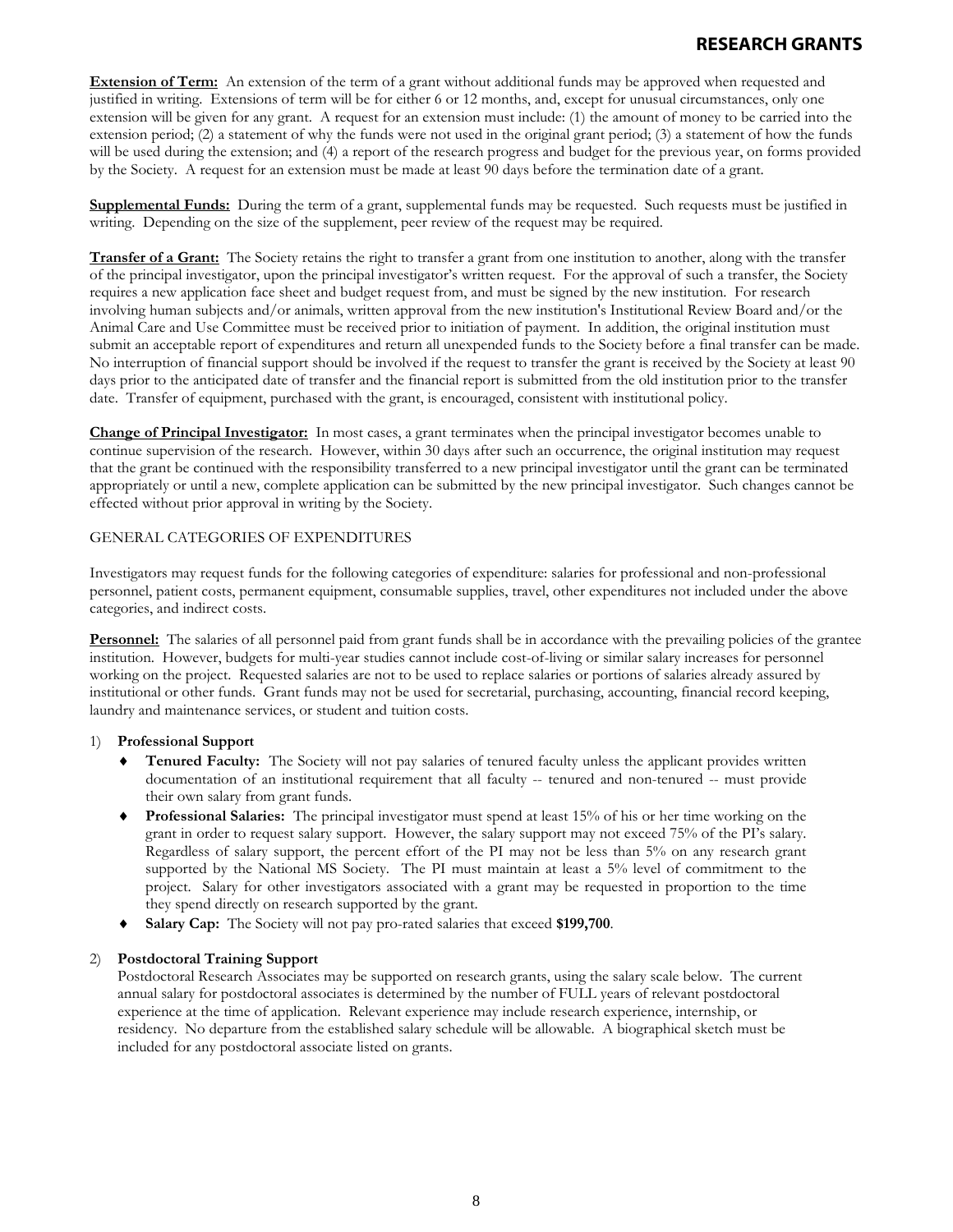| <b>Salary Scale for Postdoctoral Research Associates</b> |          |
|----------------------------------------------------------|----------|
| Full Years of Relevant Postdoctoral                      | Salarv   |
| Experience                                               |          |
|                                                          |          |
| Less than 1                                              | \$39,264 |
| 1                                                        | \$41,364 |
| 2                                                        | \$44,340 |
| 3                                                        | \$46,092 |
|                                                          | \$47,820 |
| 5                                                        | \$49,884 |
| 6                                                        | \$51,582 |
| or more                                                  | \$54,180 |

# 3) **Technical and Non-Professional Support:**

Salaries for technical and non-professional personnel may be requested in proportion to the time they will spend on research directly supported by the grant.

**Fringe Benefits:** Costs to the grantee institution of Social Security, retirement and group insurance plans may be requested in the application for persons whose salaries are to be paid from the grant. All such expenditures are to be in accordance with the prevailing policies of the grantee institution and proportional to the percentage of the employee's time devoted to the research for which the grant is made.

**Dues and Contingency Funds:** Dues to organizations such as federations or societies will not be allowed as charges against grant funds. No funds shall be budgeted as "contingency funds" except by special arrangement with the Society.

**Premiums on Hazard and Other Insurance:** In accordance with the institutional practice, and if indicated by the nature of the research, the budget may include funds for payment of premiums on hazard and other insurance to protect personnel paid by the grant, but only after prior approval by the Society. No premium payments will be allowed for insurance of equipment and supplies, whether or not purchased with grant funds, or for malpractice insurance.

**Patient Costs:** Funds requested for hospitalization and/or professional medical services for study subjects may be granted if justification is presented in the application to show that such charges are needed for the research proposed and that the usual sources available for these costs are not adequate. All third-party payments received by the grantee institution for such services are to be used to offset the funds awarded in the grant for this purpose.

**Equipment and Supplies:** Scientific equipment purchased with Society grant funds becomes the property of the grantee institution.

The cost of installing equipment purchased with funds of the grant is not allowed unless such funds were requested in the application and specifically approved in the budget of the grant awarded.

Office equipment, computers, office supplies, books and journals may not be purchased with grant funds unless included in the application and specifically approved in the budget of the grant awarded.

Consumable supplies may include any type of laboratory supplies, including purchase and maintenance of experimental animals.

**Travel:** Expenses for domestic or foreign travel related to the successful performance of the research may be charged to a grant only when included in the application and within the amount specifically approved in the grant. Travel expenses whenever charged to grant funds shall be in accordance with grantee institutional policies and procedures.

**Other:** Any other expenditure directly related to the cost of conducting the proposed research may be requested in the application for a grant. However, construction or renovation costs are not permissible expenditures under any circumstances.

**Subcontracts:** A subcontract from another institution may be included in the proposal from the applicant institution. A separate budget page and summary budget request should be prepared for each subcontract and the amounts requested for each subcontract should be entered as separate items under the Other Expenses category on the main budget page. The combined total of indirect costs for the main budget and subcontract budgets cannot exceed 10% of the combined direct costs.

**Indirect Costs:** The grantee institution, through the officer signing the application, may add an amount for indirect costs up to 10% of the sum requested by the principal investigator except that indirect costs are not allowed in connection with funds requested or expended for: (a) patient costs, or (b) purchase, modification or installation of equipment. Indirect costs will not be provided for grants awarded to institutions outside the United States.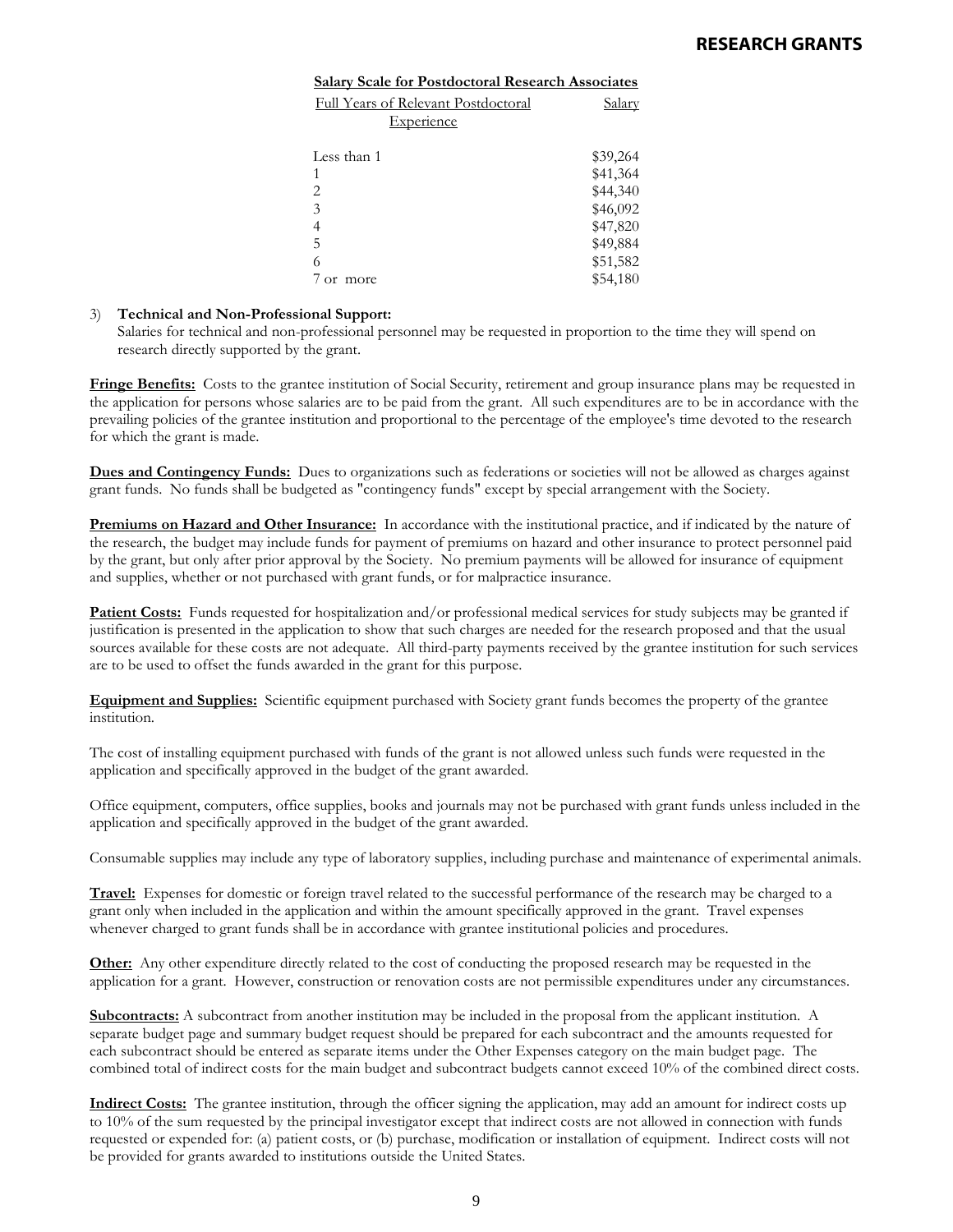**Rebudgeting of Funds:** Transfers between and among categories of the budget approved in the grant may be made as follows: (1) transfers between personnel and consumable supplies categories may be made at the discretion of the grantee institution, but (2) no transfers may be made without prior approval in writing by the Society for patient costs, equipment costing more than \$1,000, travel, indirect costs, or other items not specifically identified in the approved budget. However, in rebudgeting personnel funds, the percent effort of the PI may not be less than 5%, with or without salary, on any research grant supported by the Society. The PI must maintain at least a 5% level of commitment to the project.

Unless prior approval in writing has been obtained from the Society, expenditures are likely to be disallowed for items not specifically included in the budget of the grant awarded.

**Termination of Award:** A research grant award may be terminated before the end of the project (1) if the principal investigator requests, in writing, that the award be terminated; (2) if the principal investigator is unable to carry out the research at the original institution; (3) if the sponsoring institution requests in writing that the award be terminated because of the awardee's termination of his/her academic appointment; (4) if the principal investigator fails to notify the Society of any change in his/her affiliation with the department or institution on record at the time the award was made; (5) if the principal investigator changes any aspect of the award from that which was originally approved by the Society, including significant changes in the specific aims of the research studies, without prior notification and approval by the Society; (6) when annual reports of progress and recommendation for continuation are not received from the principal investigator within one month of the end of each award anniversary year; (7) if the principal investigator is found by an institutional investigation to have committed scientific misconduct or fraud; or (8) by action of the Board of Directors of the Society.

## ACCOUNTING PROCEDURES

**Annual Financial Reports:** A brief account of the expenses made for each research grant is due before each anniversary date during the term of a grant. Any unexpended funds remaining at the end of each year may be carried over to the next grant year. Forms and instructions for this report will be sent to investigators, along with the forms for the annual research report (see below) about 30 days before the anniversary date of the grant.

**Final Financial Reports:** A full account of all expenses made for a research project is due within 90 days of the termination of the grant. Unexpended funds remaining at the end of the grant must be returned to the Society if renewal support is not awarded. If renewal support is provided, remaining funds from the previous grant will be applied to the first payment of the renewal grant. Forms for this report will be sent to the financial officer of the grantee's institution with the final quarterly payment for the grant. These forms are self-explanatory. The Society is not responsible for over-expenditures of grants.

**Bonded Financial Officer:** The Society requires that the financial officer administering grant funds be bonded. Unless otherwise indicated in the application for a grant, it is understood that such officials are bonded as a prerequisite to assumption of office.

#### PROGRESS REPORTS

**Annual Research Report:** A report of progress made on research projects is due before each anniversary date during the term of a grant along with a copy of the annual approval letter from the IRB and/or IACUC. Forms and instructions for the annual research report will be sent to investigators about 30 days before the anniversary date of the grant. This report includes a form to be used to submit an annual Report of Expenditures (see above under "Annual Financial Reports"). Payment for continued support of a research project beyond the anniversary date depends on the receipt, review, and approval of the annual research progress report.

**Final Research Report:** A final report of the progress on research projects is due within 15 days of the termination of a grant. This report is in addition to any interim progress report that may have been included in an application to the Society for further research support. Forms and instructions for the final research report will be sent to investigators about 30 days before the termination of a grant.